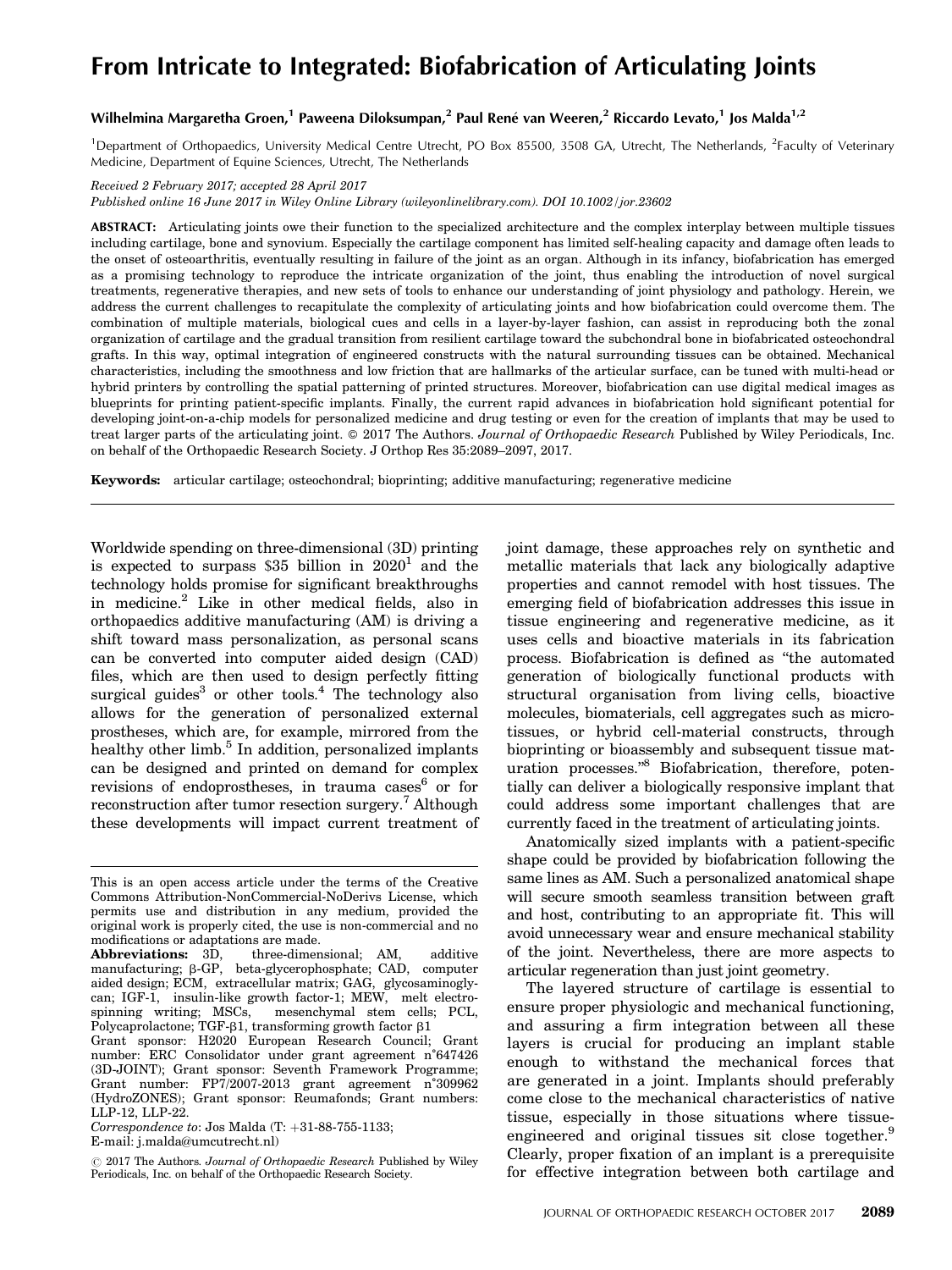bone from host and implant. Likewise, an implant would fail if the integration between the cartilage and bone compartment, which in native tissue is provided by the calcified cartilage, is not sufficient.

Biofabrication can potentially deal with the abovementioned requirements using cells, multiple materials and biochemical compounds. As cells and bioactive molecules are key factors in the regenerative response, the ability of biofabrication techniques to orchestrate spatial concentrations of bioactive factors and/or cells, either through direct placement and/or by controlling the architecture of the implant<sup>10–12</sup> makes it a valuable tool in tissue engineering. This review discusses the current and future assets and opportunities of biofabrication to address challenges in treatment strategies for cartilage repair, particularly for replacing larger parts of the joint (Fig. 1).

#### Mimicking the Layered Structure of Native Tissue

The relatively simple appearance of articular cartilage, which is avascular, aneural, and contains only one cell $type<sub>14</sub>$  is deceptive and attempts at cartilage repair using implants with relatively homogenous structures have hitherto not succeeded in creating clinically successful products able to regenerate the articular surface.

The intricate mechanical characteristics of articular cartilage are dictated by the complex zonal structure of the tissue,  $15-18$  consisting of three layers with distinct composition and architecture: the shear and tension resistant superficial zone; the intermediate middle zone; and the deeper zone with its high compressive stiffness.<sup>16,19</sup> From the articulating



**Figure 1.** Challenges in biofabrication of articulating joints.<br>Reproduced and adapted with permission from the NEJM<br>group.<sup>13</sup>

tent, while collagen fibril alignment gradually  $pivots^{15-18}$  according to the arcade model described by Benninghoff.<sup>20</sup> Together, these depth-dependent differences create a structure with unique gradually changing mechanical properties, dictating the variance in protein secretion and extracellular matrix (ECM) composition.<sup>15,21,22</sup>A major challenge is to induce zone specific matrix production in engineered tissues. This can be done by orchestrating the spatial and temporal presentation of multiple growth factors and mechanical cues. For instance, the activity of transforming growth factor  $\beta$ 3 (TGF- $\beta$ 3) acted synergistically with oscillatory application of hydrostatic pressure to enhance cartilage production in human adipose-derived stem cells.<sup>23</sup> This was confirmed for human mesenchymal stem cells (MSCs) and multi axial loading even appeared to activate latent TGF-b1 incorporated in the medium.<sup>24</sup> The combination of insulin-like growth factor-1 (IGF-1) with TGF- $\beta$ 1, in the middle zone of a construct, promoted chondrogenic differentiation of human  $\overline{\text{MSCs}}^{21,25}$  Further, TGF- $\beta1$  and BMP-7 enhanced expression of superficial zone markers and  $TGF- $\beta$ 1 combined with hydroxyapatite led to express$ sion of calcified zone markers. $25$  Additionally, differences in zone-specific fiber or scaffold orientation, created by conventional techniques, influenced the expression of zonal markers<sup>26,27</sup> and either osteogenic or cartilaginous differentiation of chondrocytes could be induced by variance in matrix stiffness. $21$  Such zonal complexity and combination of factors can be effectuated by biofabrication, which has the ability of tuning the micro architecture by depositing multiple materials to create gradients or reinforcing fibers in multiple directions, providing the possibility of steering local differences in the cartilage that will eventually be produced. It has further been demonstrated that direction of both cell alignment and collagen formation can follow the geometry of deposited polymer strands when subjected to an adequate strand spacing  $(<200 \,\mu m)^{28}$  or to aligned nanofibers.<sup>29</sup> It remains challenging, however, to replicate the orientation of the collagen fibers, as the resolution of the available printing processes is still below the required resolution to mimic the Benninghoff arcades.

surface toward the bone, these layers show a decrease in cell density and water content combined with an increasing glycosaminoglycan (GAG) and collagen con-

Zonally organized constructs that were subsequently seeded with cells have been produced by AM.<sup>22,30,31</sup> A gradient in pore-size of printed polymer scaffolds was shown to alter cell distribution, although no influence on tissue composition was observed. $^{22}$ Seeding chondrocytes from specific zones on 3D printed zonal polymer scaffolds induced the formation of abundant cartilage-like tissue, yet chondrocytes lost their zone-specific characteristics.<sup>31</sup>

Biofabrication can incorporate cells in these fabrication processes and has already been used to create zonally organized composites (Fig. 2).  $32-34$  For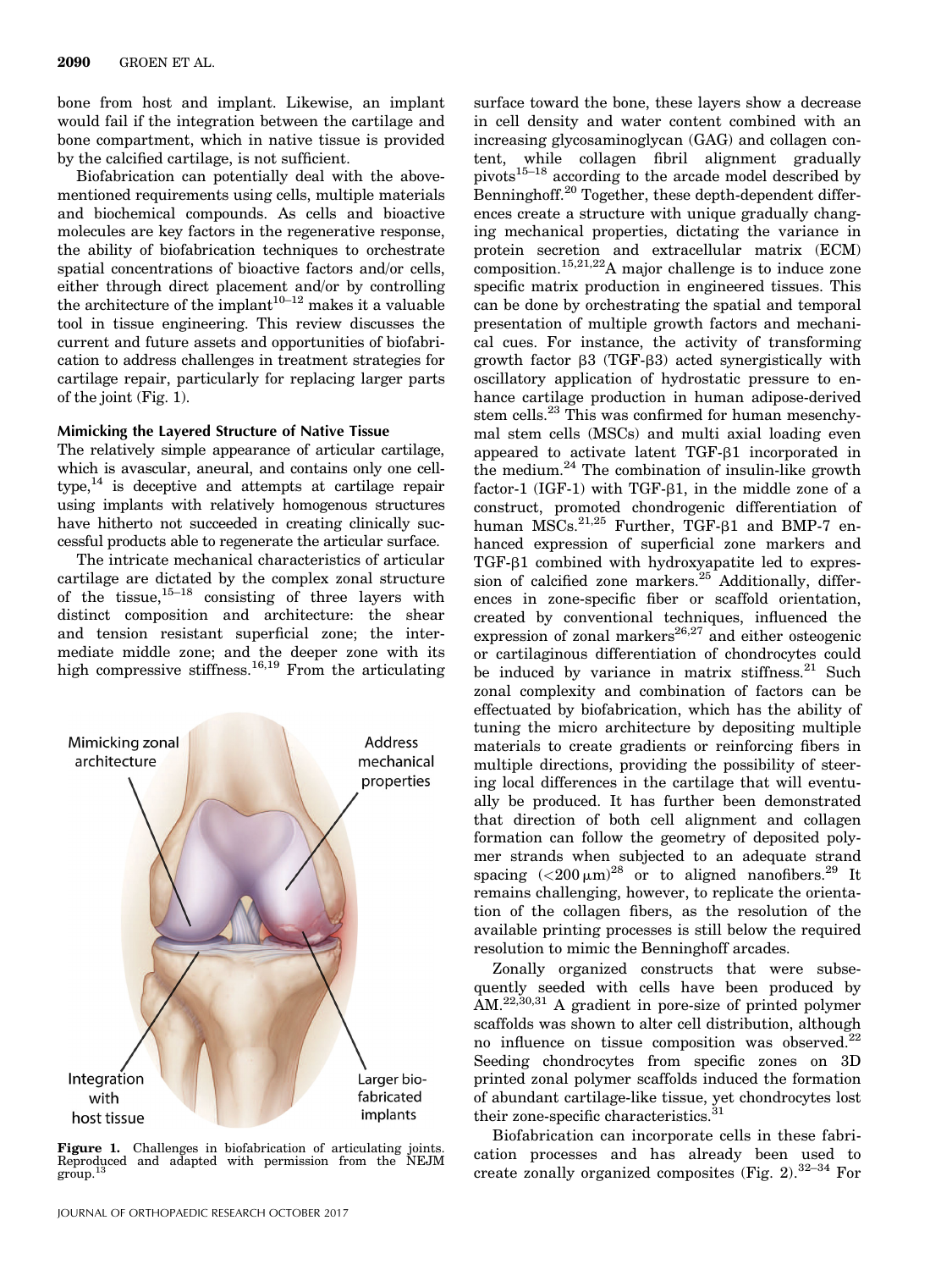

**Figure 2.** Schematic representation of the zonal organization of articular cartilage, showing how cell morphology and collagen fiber orientation vary across the thickness of the tissue. Multiple zone-specific bioinks coul tion set-up to replicate the zonal chondrocytes and ECM phenotype via printing in a layer-by-layer fashion. Reproduced with permission from John Wiley&Sons.

example, a cell density gradient was bioprinted with a piston-driven depositional print head on a robotic arm. This promoted formation of a gradient distribution of ECM, which was correlated to the cell density. $32$  Also, a modified thermal inkjet printer was used in combination with simultaneous photopolymerization to deposit and crosslink a bioink. This produced an even cell distribution, however, modifying the time between photo-polymerization can create a zonal distribution of cells due their gravitation-driven movement.33,34

Chondrocytes from specific zones have been used and were shown to respond differently to co-culture systems, $35$  mechanical stimuli, $36$  and biochemical compounds. $37$  Nevertheless, dedifferentiation and loss of zone-specific characteristics are major challenges.<sup>17,31</sup> Besides, zonal harvesting techniques have not been optimized, are time consuming and chondrocyte yield is generally low.15,38 Ultimately, the etiology of the zonal differences has not yet been sorted out. It could even be questioned if zone-specific or different types of chondrocytes exist at all, because chondrocytes could also express zone specific markers due to their spatial position and consequentially distinct mechanical stimuli they are subjected to. In our opinion, the use of chondrocytes from a specific zone seems like an overcomplicated strategy that is probably of no added value in the clinic.<sup>15</sup>

While much knowledge has been gained regarding the response of chondrocytes to different stimuli, this knowledge is unfortunately not enough to generate a biologically functional graft for in vivo application that is able to create the desired organizational structure. To achieve this ambitious goal, multiple strategies will have to be combined.<sup>39,40</sup> The layer-by-layer fashion in which biofabrication assembles its products, combined with the ability to incorporate different growth fac $tors, <sup>41,42</sup>$  vary cell densities and tailor fiber orientation, seems to meet all necessary requirements to create such complex biologically functional osteochondral implants.

# Mechanical Properties of the Implant Approaching Those of Native Tissue

Articular cartilage is a biomechanical tissue par excellence, of which the properties and functions are largely dictated by its composition and structure. $43,44$ Basically, the role of intact hyaline cartilage is to function as a cushion between two opposing rigid bones in articulating joints, by distributing load and consequently decreasing stress at the contact point. In addition, cartilage ensures that movements occur under minimal friction and wear.<sup>43</sup> Restoration of biomechanical function is one of the crucial requirements of any attempt to revive joint function for a long-term period, as an implant must withstand the substantial loading stresses associated with locomotion and sometimes even athletic activity.

Biofabrication generates cell-laden constructs by means of hydrogel-based bioinks. Hydrogels are very suitable for mimicking the native ECM as they provide a highly hydrated environment favorable for cells. For optimal printability, a hydrogel has to display shear thinning behavior, rapid gelation and little or no extrudate swell.<sup>45</sup> Several strategies have been used to improve rheological properties of hydrogels, such as the incorporation of additives tuning viscosity, yield stress and gelation kinetics, resulting in an improved printability and shape-fidelity after strand deposition.<sup>46-48</sup> However, the design of hydrogels for bioprinting is challenging as the rheological properties also have to allow for biological activity of the cells.

Importantly, hydrogels are limited by low compressive stiffness,  $49,50$  regardless of the crosslinking process they can be subjected to. Constructs simply composed of a hydrogel will not be appropriate for the treatment of load-bearing tissues. Nevertheless, hydrogels can be combined with other materials to yield reinforced composite structures with enhanced stability and overall mechanical properties. This approach has been explored with reinforcing structures based on thermoplastic polymers,  $5^{1,52}$  on stiffer hydrogels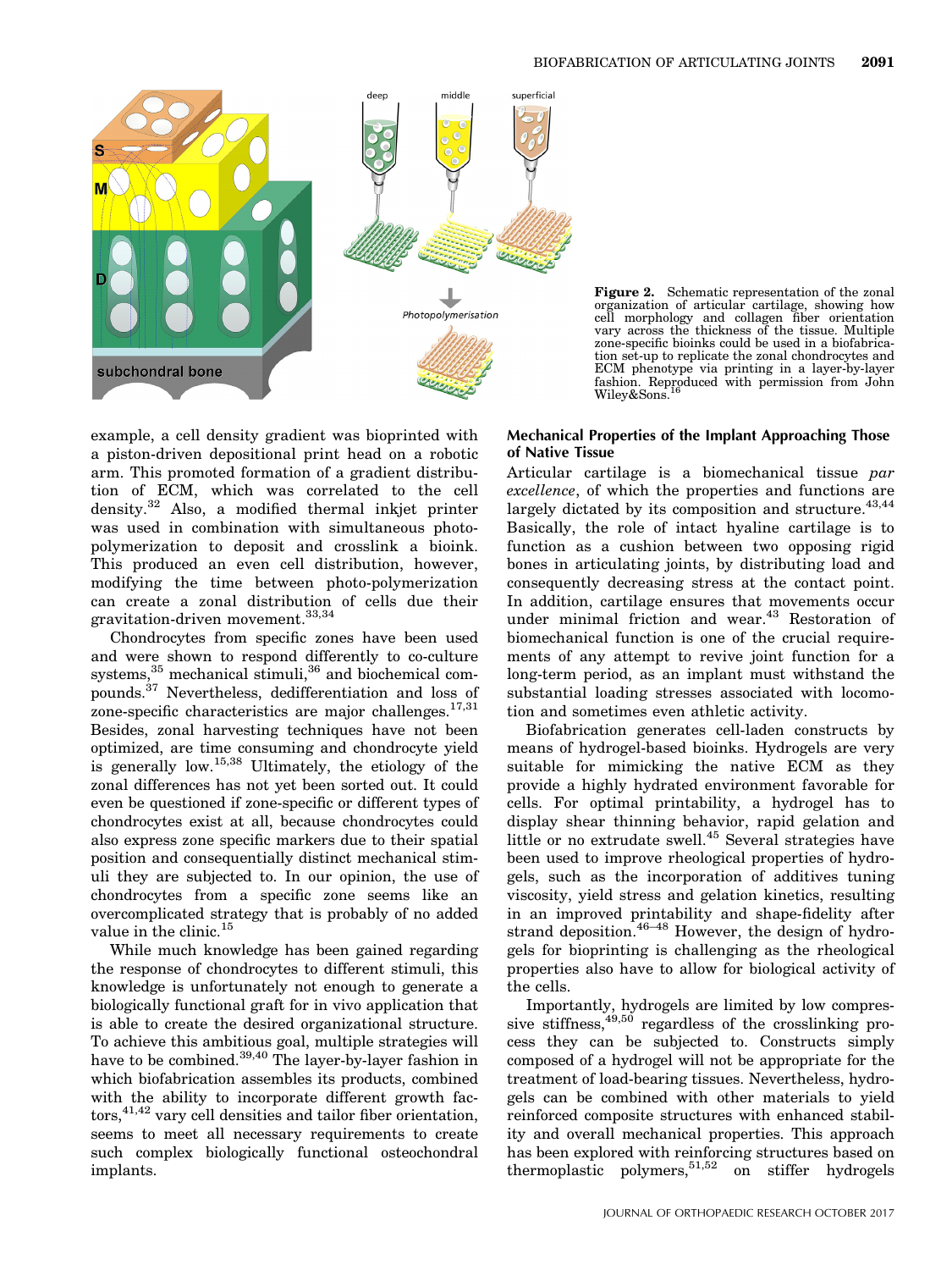printed by fused-deposition modeling,53,54 or on the incorporation of random microfibers, for example generated by electrospinning.<sup>55</sup> Importantly, these methods showed that approaching the compressive stiffness of native cartilage is feasible.<sup>51,53,54</sup>

Although there are various strategies for the incorporation of multiple materials,  $56$  the evolution from AM toward biofabrication has shown an advantage over conventional and other AM techniques. This is thanks to the fact that biofabrication uses either multi-head or hybrid printing systems<sup>57,58</sup> that allow both simultaneous and sequential printing, for building up highly organized cell-laden reinforced constructs.58–63 Moreover, convergence of multiple biofabrication technologies will further extend the possibilities, including the simultaneous deposition of hydrogels and ultra-thin reinforcing fibers produced by melt electrospinning writing (MEW). This technique allows precisely controlled deposition of these micro-fibers, which allows to generate structures with similar compressive behavior as native cartilage.<sup>64</sup>

Additionally, biofabrication provides the opportunity to simultaneously control micro- and macroarchitecture of an implant, as precise control can be exerted on spatial arrangement of the framework, <sup>65</sup> which inherently allows control over its mechanical properties. Actually, multiple parameters can be tuned to modulate porosity and compressive stiffness, such as fiber diameter through nozzle diameter or deposition speed, fiber spacing, layer thickness, layer configuration, and fiber orientation.  $66-70$  In this way mechanical properties can, for example, be influenced by tailoring the local distribution of reinforcing fibers.<sup>68</sup>

Furthermore, for the optimal performance of larger osteochondral implants, it is important that the geometry of an osteochondral implant can be controlled into detail. Consequently, it can provide a perfect fit and alignment with the surrounding tissues to ensure the stability and subsequent integration.<sup>71</sup> Biofabrication can provide such perfectly fitting implants as it allows for the generation of patient-specific anatomical shapes based on digital medical images.<sup>72</sup> In addition, this control over precise geometry provides the ability to design shear resistant surfaces. Taken together, construct shape and mechanical properties can be highly controlled by the application of biofabrication techniques.

# Improved Integration

The integration between both the cartilage and bone part of an implant, as well as with the host tissue, is a crucial prerequisite for correct functionality and prevention of graft failure, hence for long-term successful performance of the implant. $39,73$  Obviously, this requires a perfect fit and alignment of the construct with the surrounding tissues. Biofabrication technologies could also play a role in improving the integration between the cartilage and the bone, by recapitulating the subchondral bone-to-cartilage transition. This is particularly relevant, as composition, organization and anatomical structure of this interfacial region have important roles in force absorption and transmission.<sup>74</sup> In many conventional tissue engineering approaches, the "interface" is an unintentional by-product of combining the two main parts of the osteochondral construct, which were connected by just press-fitting, suturing, melting, or gluing prior to implantation.<sup>75</sup> However, further insights in the anatomy and function of the osteochondral interface have underscored the importance of proper integration between the bone and cartilage compartments.<sup>76–81</sup> Incorporation of a calcified cartilage zone could improve interfacial shear strength of osteochondral constructs.<sup>82</sup> This interfacial region can also fulfil an important role as a structural barrier to prevent vascular in growth from bone to cartilage.<sup>83</sup>

Biofabrication technologies can pre-eminently yield integrated constructs with various compositions.<sup>84</sup> The simple introduction of gradients in structure (i.e., porosity), $10,85$  composition (i.e., minerals and growth  $factors$ <sup>86–88</sup>or mechanics (i.e., stiffness)<sup>27</sup> can influence the differentiation of cells toward bone and cartilage lineages.

Apart from building gradient structures, constructs comprising of a bone and cartilage region can be a simplified mimicry of the native osteochondral unit.39,89 One method would be depositing layers of the same material to ensure proper axial binding, supplementing it with biofunctional compounds to tune cell behavior in each region. For example, regional distribution of mineral components, such as calcium phosphate nanoparticles $90$  and osteogenic micro particles,  $9^{1,92}$  were used to facilitate the osteogenic differentiation in the bone region of bioprinted osteochondral constructs. Furthermore, brittle calcium phosphates can be combined with thermoplastic polymers, like polylactic acid (PLA) or polycaprolactone (PCL) to improve the elasticity of the constructs.<sup>93</sup> Also, composite scaffolds were generated based on layers of electrospun PCL and different concentrations of b-tricalcium phosphate nanoparticles. After 4-week culture, mouse pre-osteoblasts (MC3T3-E1) deposited matrix in a pattern resembling the bone-to-cartilage interface.<sup>94</sup> This approach was also employed to simultaneously fabricate nanofibrous PCL with gradients of insulin and beta-glycerophosphate  $(\beta-\text{GP})$ . Human adipose-derived stromal cells differentiated chondrogenically at the insulin-rich sites, while mineralization was predominantly observed in regions where the  $\beta$ -GP concentration was higher.<sup>95</sup> Novel approaches involving the use of advanced biomaterials and the convergence of multiple AM technologies can allow firm integration between different layers even when using heterogeneous components. Recently, strategies to provide strong, covalent binding between hydrogels and polymeric, ceramic, and metallic surfaces have been developed, displaying adhesion forces in the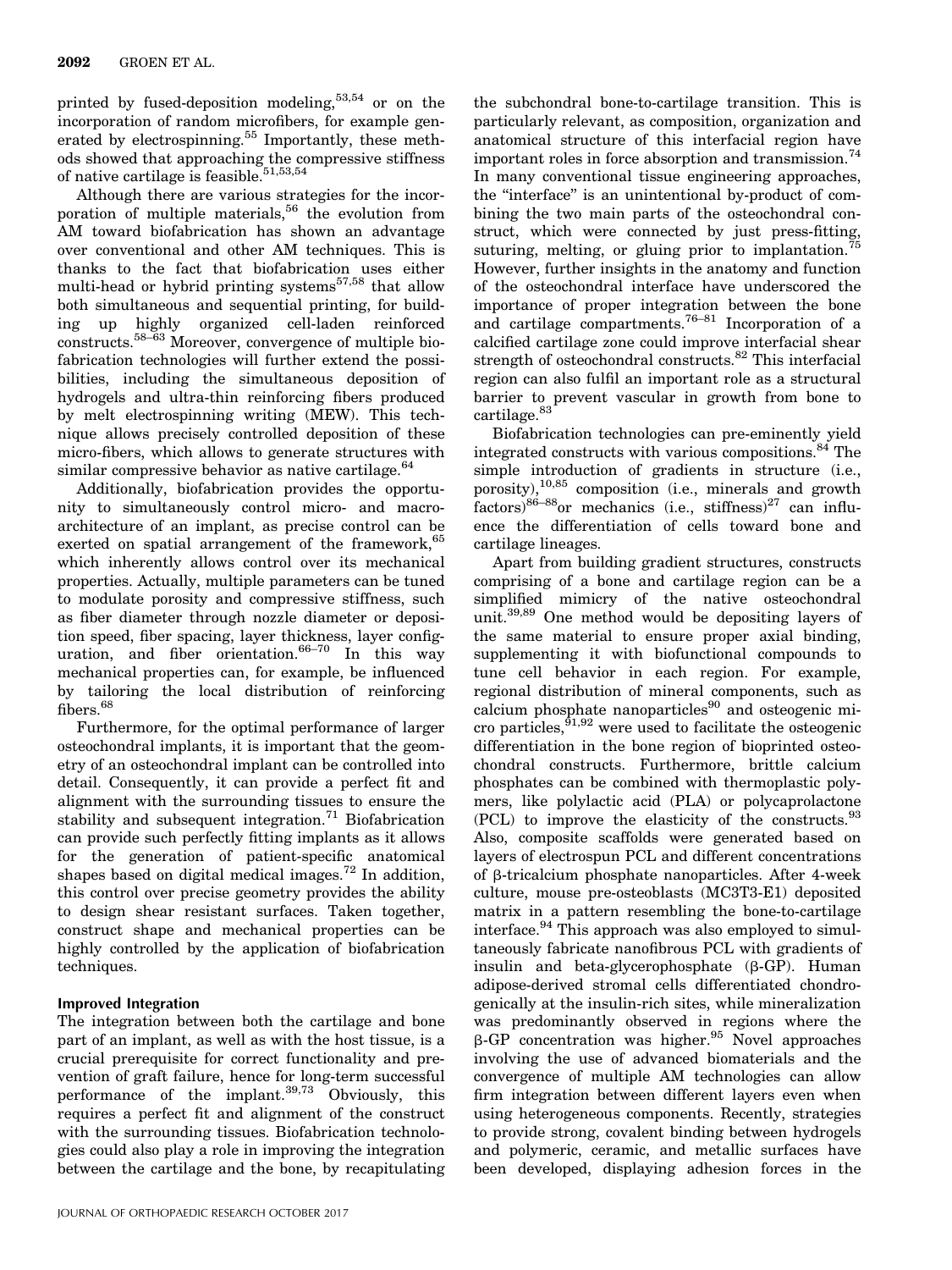range of the native bone-to-cartilage interface, <sup>96</sup> which could be adapted for tissue engineering.

Biofabricated osteochondral constructs have been already adopted in an in vivo study involving a MSCladen collagen and hyaluronic acid hydrogel construct reinforced by PCL. This artificial osteochondral plug was implanted in a rabbit knee and appeared to be mechanically stable and to integrate well with the native cartilage and the underlying bone.<sup>97</sup> The success of this study was, at least in part, due to a perfectly fitting design of the prosthesis, as well as the good integration in both bone and cartilage region, achieved by stack crosslinking with the same cell-friendly chemistry. Although there is still major room for improvement, this example illustrates the potential of biofabrication for optimizing the performance and integration of tissueengineered osteochondral grafts.

Stereolithographic techniques have been recently combined with extrusion-based AM techniques for application in osteochondral regeneration.<sup>86,98</sup> For instance, an osteochondral unit with a gradual change of mineral composition and growth factors was fabricated using stereolithography. The constructs, composed of a hydrogel with  $TGF- $\beta$ 1$  in the cartilage part and a discrete gradient of hydroxyapatite nanoparticles in the bone part, revealed that differentiation of human MSCs toward the osteogenic and chondrogenic lineages corresponded to the compositional gradients.<sup>86</sup> An appealing approach would be that of combining extrusion of hydrogels, ceramics, and thermoplastics with melt electrospinning writing of nanoand microfibrous meshes. In this way, such meshes could act as interlocking elements between the bioprinted bone and cartilage compartments, to produce a new generation of mechanically stable osteochondral grafts.

### Toward Larger Implants and Miniaturized Models: A future **Outlook**

Biofabrication has the potential to address the challenges mentioned above. It can recapitulate a zonal organization in a graft, it allows for the generation of constructs that approach mechanical properties of native cartilage, and it provides tools for improved integration, both of construct components and with surrounding host tissue. Moreover, it can produce complex shapes in a single fabrication process. Therefore, the technique poses an excellent opportunity to generate larger structures.

A wide range of smaller osteochondral constructs have been successfully generated using AM alone34,75,99,100 or in combination with conventional techniques, including casting, freeze-drying and solvent casting/particle leaching.101–104 Even though the generation of a long-term functional solution in osteochondral tissue engineering remains challenging, in vivo approaches with 3D printed osteochondral plugs have already been reported.  $^{97,105-107}\,$ 

There is now the opportunity to generate larger personal implants, as biofabrication can provide highly  $\alpha$  accurate anatomical structures<sup>62,108–110</sup> using different materials, either with<sup>111,112</sup> or without<sup>113,114</sup> the aid of a sacrificial support. Feasibility of this concept has been successfully demonstrated in rabbit models, for example, the manufacturing of total knee $^{72}$  and humeral head replacements.<sup>115</sup> Nevertheless, there has been limited follow-up on this concept as it is associated with some significant challenges. Some of these are more general and related to the engineering of high quality tissue, while others are specifically related to biofabrication. Cell viability in bioprinting may be compromised, especially during longer printing  $processes<sup>12</sup>$  and the process of generating personalized implants in pre-clinical/translational studies is still labor intensive and expensive. $116,117$  Also, the establishment of appropriate in vitro pre-conditioning protocols is a time-consuming task $36,118$  and the need for post-implantation vascularization should also not be overlooked. While this latter challenge can well be addressed by biofabrication,  $119-122$  the hollow structures still need to be populated with, for example, endothelial cells.

Biofabrication provides avenues for the generation of larger implants, however, it also offers opportunities for the organ-on-a-chip approach, a technology that aims to simulate specific organ functions and pathologies, and is rapidly advancing in medicine.<sup>123</sup> Models have been developed to mimic a range of different tissue conditions, including alveolar function,  $124$  intestinal disease,  $125$  the beating heart,  $126$  and the bloodbrain barrier.<sup>127</sup> In the spirit of the body-on-a-chip initiative,  $128$  the new concepts of "cartilage-on-a-chip" and "joint-on-a-chip" will be further matured.<sup>129,130</sup> Since the resolution of AM has increased to micro- and nanoscale and progress is made in speeding up the printing process while maintaining its accuracy, biofabrication could definitely also prove itself a key technique in this new area. Ultimately, we envision that patients' chondrocytes or synovial cells could be seeded on a chip, as has been shown in other fields using the organ-on-a-chip technology.<sup>131</sup> The idea would be to determine the immunological profile and gain valuable insights on biomarkers of osteoarthritis, rheumatoid arthritis, and other joint diseases. Similarly, drug efficacy in balancing joint homeostasis could be evaluated.

# **CONCLUSION**

For a successful approach to engineer osteochondral tissue, functional mimicking of this tissue in all its complexity is imperative. To achieve this, one has to address the zonal architecture with a firm connection between different zones and the adjacent host tissue, the biomechanical profile of the native tissue, which is of paramount importance, and a human-scaled personalized shape. For clinical applicability, standardization and possibilities for scaling up are important. Clearly,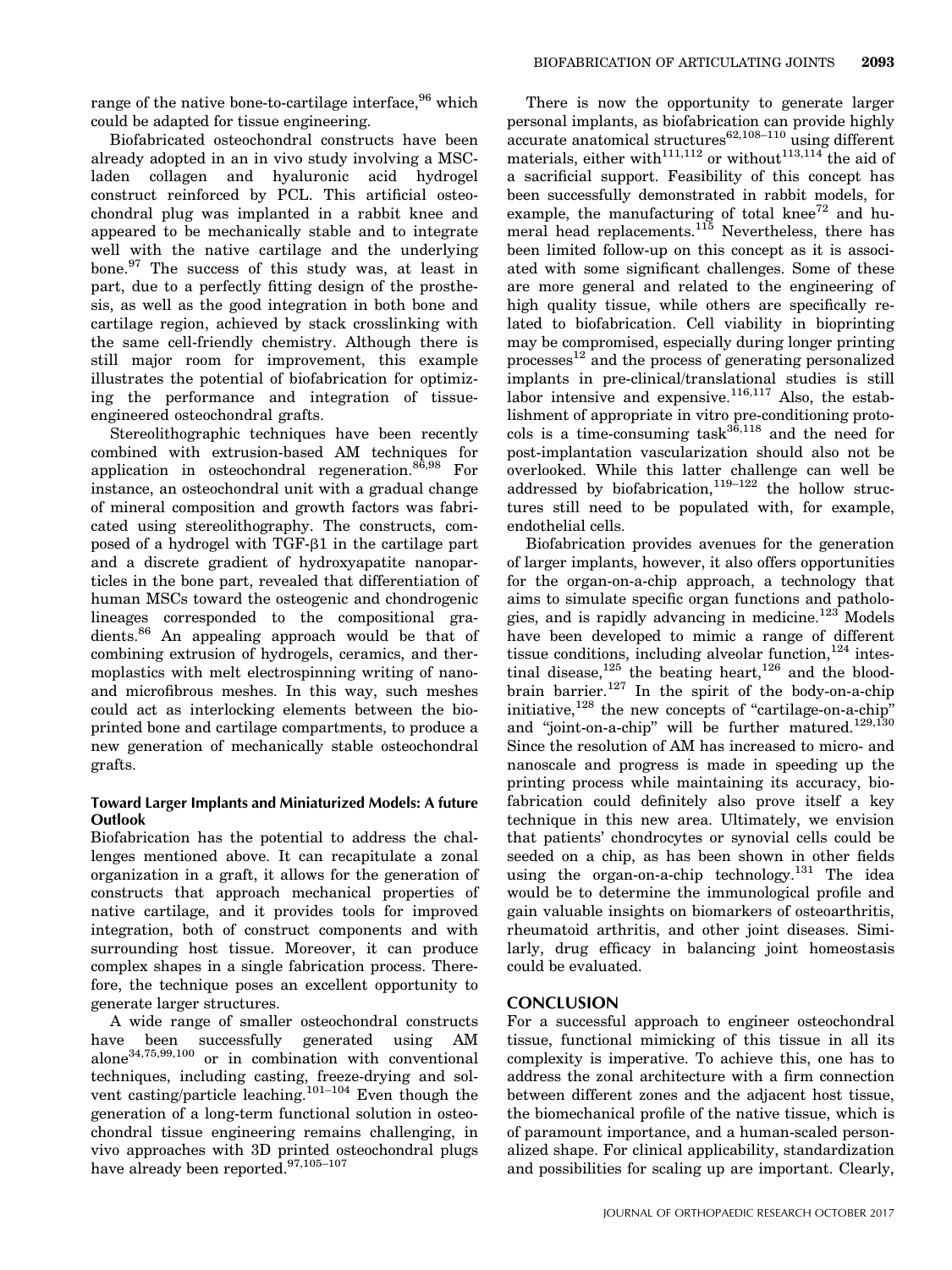promising steps have been taken in vitro to create constructs featuring good integration between bone and cartilage and transition to (large) animal models should now be pursued.

Despite being a relatively new field of technology, biofabrication potentially encompasses all tools and techniques to address these issues and hence is opening promising avenues toward the generation of biologically active personalized osteochondral implants with the ability to regenerate tissue rather than replace it.

#### AUTHORS' CONTRIBUTIONS

WMG and PD wrote the content of the review. PRvW, RL, and JM contributed to drafting and critically revising the review. All authors have read and approved the final submitted manuscript.

#### ACKNOWLEDGMENTS

The authors have received funding from the European Community's Seventh Framework Programme (FP7/2007- 2013) under grant agreement n˚309962 (HydroZONES), the European Research Council under grant agreement n˚ 647426 (3D-JOINT), and the Dutch Arthritis Foundation (LLP-12, LLP-22).

#### REFERENCES

- 1. Shirer M, Chute C, Kmetz K. 2016. Worldwide Semiannual 3D Printing Spending Guide [Internet]. IDC [cited 2017 Jan 31] Available from: [https://www.idc.com/getdoc.jsp?](https://www.idc.com/getdoc.jsp?containerId=prUS41671116) containerId=[prUS41671116](https://www.idc.com/getdoc.jsp?containerId=prUS41671116)
- 2. Hornick J. 2016. 3D printing in Healthcare. J 3D Print Med 1:13–17.
- 3. Krishnan SP, Dawood A, Richards R, et al. 2012. A review of rapid prototyped surgical guides for patient-specific total knee replacement. J Bone Joint Surg Br 94:1457–1461.
- 4. Liu A, Xue G-H, Sun M, et al. 2016. 3D printing surgical implants at the clinic: a experimental study on anterior cruciate ligament reconstruction. Sci Rep 6:21704.
- 5. Yoshikawa M, Sato R, Higashihara T, et al. 2015. Rehand: realistic electric prosthetic hand created with a 3D printer. Conf Proc IEEE Eng Med Biol Soc 2015:2470–2473.
- 6. Materialise. [no date]. Mobelife [Internet]. Available from: <http://www.materialise.com/en/medical/mobelife>
- 7. Liang H, Ji T, Zhang Y, et al. 2017. Reconstruction with 3D-printed pelvic endoprostheses after resection of a pelvic tumour. Bone Joint J 99-B:267–275.
- 8. Groll J, Boland T, Blunk T, et al. 2016. Biofabrication: reappraising the definition of an evolving field. Biofabrication 8:013001.
- 9. Zhang L, Hu J, Athanasiou KA. 2009. The role of tissue engineering in articular cartilage repair and regeneration. Crit Rev Biomed Eng 37:1–57.
- 10. Di Luca A, Lorenzo-Moldero I, Mota C, et al. 2016. Tuning cell differentiation into a 3D scaffold presenting a pore shape gradient for osteochondral regeneration. Adv Healthc Mater 5:1753–1763.
- 11. Izadifar Z, Chang T, Kulyk W, et al. 2016. Analyzing biological performance of 3D-Printed, cell-Impregnated hybrid constructs for cartilage tissue engineering. Tissue Eng Part C Methods 22:173–188.
- 12. Ferris CJ, Gilmore KG, Wallace GG, et al. 2013. Biofabrication: an overview of the approaches used for printing of living cells. Appl Microbiol Biotechnol 97:4243–4258.
- 13. Felson DT. 2006. Osteoarthritis of the knee. N Engl J Med 354:841–848.
- 14. Temenoff JS, Mikos AG. 2000. Review: tissue engineering for regeneration of articular cartilage. Biomaterials 21:431–440.
- 15. Schuurman W, Klein TJ, Dhert WJA, et al. 2012. Cartilage regeneration using zonal chondrocyte subpopulations: a promising approach or an overcomplicated strategy? J Tissue Eng Regen Med 9:669–678.
- 16. Klein TJ, Rizzi SC, Reichert JC, et al. 2009. Strategies for zonal cartilage repair using hydrogels. Macromol Biosci 9: 1049–1058.
- 17. Hayes AJ, Hall A, Brown L, et al. 2007. Macromolecular organization and in vitro growth characteristics of scaffoldfree neocartilage grafts. J Histochem Cytochem 55: 853–866.
- 18. Silverberg JL, Barrett AR, Das M, et al. 2014. Structurefunction relations and rigidity percolation in the shear properties of articular cartilage. Biophys J 107:1721–1730.
- 19. Little CJ, Bawolin NK, Chen X. 2011. Mechanical properties of natural cartilage and tissue-Engineered constructs. Tissue Eng Part B Rev 17:213–227.
- 20. Benninghoff A. 1925. Form und bau der gelenkknorpel in ihren beziehungen zur funktion. Cell Tissue Res 2: 783–862.
- 21. Moeinzadeh S, Shariati SRP, Jabbari E. 2016. Comparative effect of physicomechanical and biomolecular cues on zonespecific chondrogenic differentiation of mesenchymal stem cells. Biomaterials 92:57–70.
- 22. Woodfield TBF, van Blitterswijk CA, De Wijn J, et al. 2005. Polymer scaffolds fabricated with pore-size gradients as a model for studying the zonal organization within tissueengineered cartilage constructs. Tissue Eng 11:1297–1311.
- 23. Nazempour A, Quisenberry CR, Van Wie BJ, et al. 2016. Nanomechanics of engineered articular cartilage: synergistic influences of transforming growth factor- $\beta$ 3 and oscillating pressure. J Nanosci Nanotechnol 16:3136–3145.
- 24. Gardner OFW, Fahy N, Alini M, et al. 2016. Joint mimicking mechanical load activates  $TGF\beta1$  in fibrin-poly(esterurethane) scaffolds seeded with mesenchymal stem cells. J Tissue Eng Regen Med [Published Online 22 July 2016], 1–4. DOI: 10.1002/term.2210
- 25. Karimi T, Barati D, Karaman O, et al. 2015. A developmentally inspired combined mechanical and biochemical signaling approach on zonal lineage commitment of mesenchymal stem cells in articular cartilage regeneration. Integr Biol 7:112–127.
- 26. Camarero-Espinosa S, Rothen-Rutishauser B, Weder C, et al. 2016. Directed cell growth in multi-zonal scaffolds for cartilage tissue engineering. Biomaterials 74:42–52.
- 27. Levingstone TJ, Matsiko A, Dickson GR, et al. 2014. A biomimetic multi-layered collagen-based scaffold for osteochondral repair. Acta Biomater 10:1996–2004.
- 28. Warren PB, Huebner P, Spang JT, et al. 2016. Engineering 3D-Bioplotted scaffolds to induce aligned extracellular matrix deposition for musculoskeletal soft tissue replacement. Connect Tissue Res 87:1–13.
- 29. Baker BM, Mauck RL. 2007. The effect of nanofiber alignment on the maturation of engineered meniscus constructs. Biomaterials 28:1967–1977.
- 30. Di Luca A, Longoni A, Criscenti G, et al. 2016. Toward mimicking the bone structure: design of novel hierarchical scaffolds with a tailored radial porosity gradient. Biofabrication 8:045007.
- 31. Schuurman W, Harimulyo EB, Gawlitta D, et al. 2013. Three-dimensional assembly of tissue-engineered cartilage constructs results in cartilaginous tissue formation without retainment of zonal characteristics. J Tissue Eng Regen Med 10:315–324.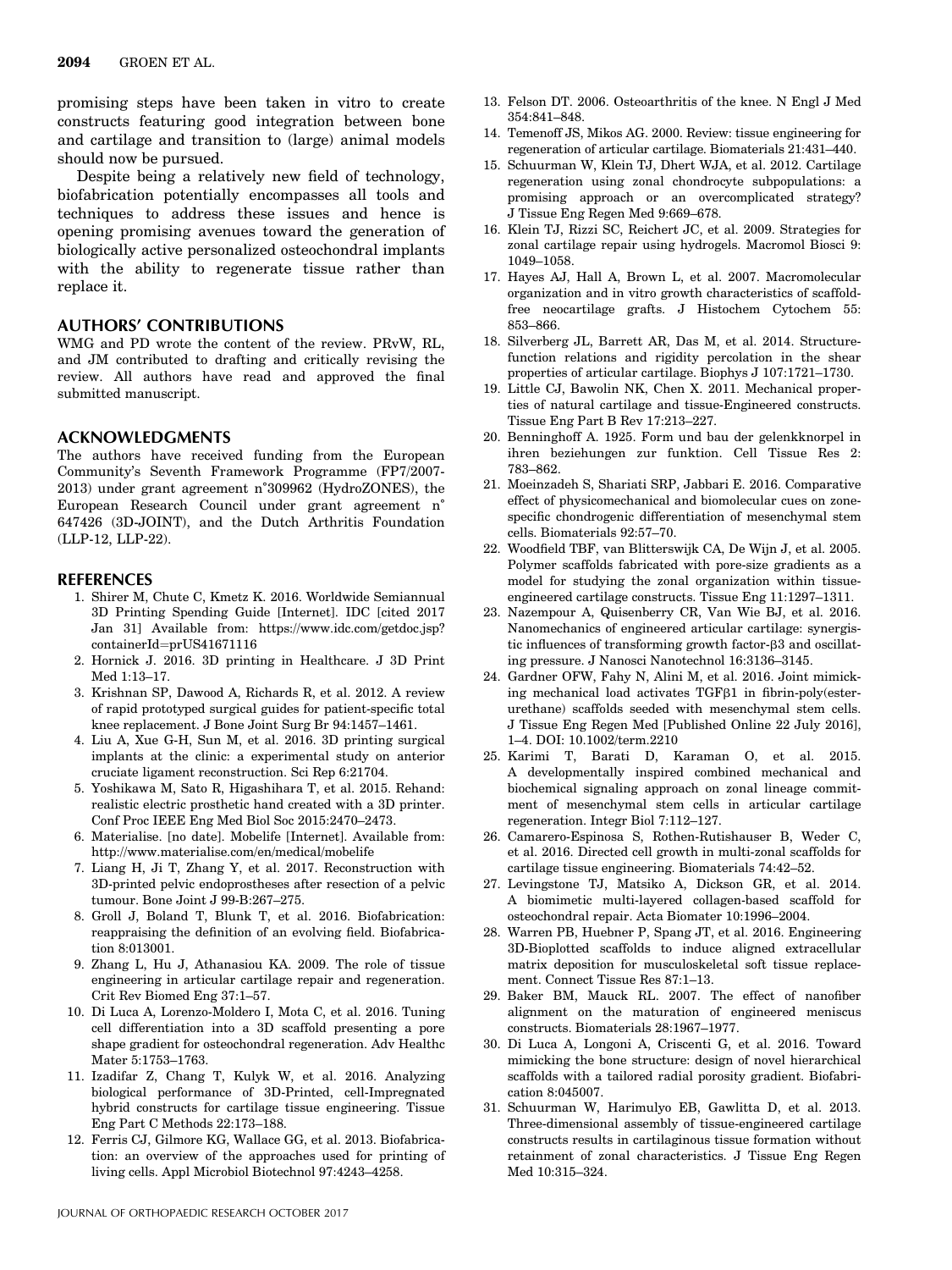- 32. Ren X, Wang F, Chen C, et al. 2016. Engineering zonal cartilage through bioprinting collagen type II hydrogel constructs with biomimetic chondrocyte density gradient. BMC Musculoskelet Disord 17:301.
- 33. Cui X, Gao G, Yonezawa T, et al. 2014. Human cartilage tissue fabrication using three-dimensional inkjet printing technology. J Vis Exp 10. DOI: 10.3791/51294
- 34. Cui X, Breitenkamp K, Finn MG, et al. 2012. Direct human cartilage repair using three-dimensional bioprinting technology. Tissue Eng Part A 18:1304–1312.
- 35. Sharma B, Williams CG, Kim TK, et al. 2007. Designing zonal organization into tissue-engineered cartilage. Tissue Eng 13:405–414.
- 36. Grad S, Eglin D, Alini M, et al. 2011. Physical stimulation of chondrogenic cells in vitro: a review. Clin Orthop Relat Res 469:2764–2772.
- 37. Darling EM, Athanasiou KA. 2005. Growth factor impact on articular cartilage subpopulations. Cell Tissue Res 322:463–473.
- 38. Kim TK, Sharma B, Williams CG, et al. 2003. Experimental model for cartilage tissue engineering to regenerate the zonal organization of articular cartilage. Osteoarthritis Cartilage 11:653–664.
- 39. Boushell MK, Hung CT, Hunziker EB, et al. 2016. Current strategies for integrative cartilage repair. Connect Tissue Res [Published Online 06 Sep 2016], 1–14. DOI: 10.1080/ 03008207.2016.1231180
- 40. Guo T, Lembong J, Zhang LG, et al. 2016. Three-dimensional printing articular cartilage: recapitulating the complexity of native tissue. Tissue Eng Part B Rev DOI: 10.1089/ten. TEB.2016.0316 [Epub ahead of print].
- 41. Park JY, Shim J-H, Choi S-A, et al. 2015. 3D printing technology to control BMP-2 and VEGF delivery spatially and temporally to promote large-volume bone regeneration. J Mater Chem B 3:5415–5425.
- 42. Tarafder S, Koch A, Jun Y, et al. 2016. Micro-precise spatiotemporal delivery system embedded in 3D printing for complex tissue regeneration. Biofabrication 8:025003.
- 43. Huang CT, Mow VC. 2012. Biomechanics of articular cartilage. In: Nordin M, Frankel VH, Leger D, editors. Basic biomechanics of the musculoskeletal system, 4 ed. Julie K. Stegman, Philadelphia: p 60–101.
- 44. Mansour JM. 2013. Biomechanics of cartilage. In: Kinesiology The Mechanics and Pathomechanics of Human Movement, Lippincott Williams & Wilkins, a Wolter Kluwer Business. Editor Kinesiology: Carol A. Oatis 2nd ed. p 69–83.
- 45. Jüngst T, Smolan W, Schacht K, et al. 2016. Strategies and molecular design criteria for 3D printable hydrogels. Chem Rev 116:1496–1539.
- 46. Melchels FPW, Dhert WJA, Hutmacher DW, et al. 2014. Development and characterisation of a new bioink for additive tissue manufacturing. CJ Mater Chem B 2:2282.
- 47. Kesti M, Müller M, Becher J, et al. 2015. A versatile bioink for three-dimensional printing of cellular scaffolds based on thermally and photo-triggered tandem gelation. Acta Biomater 11:162–172.
- 48. Mouser VHM, Abbadessa A, Levato R, et al. 2017. Development of a thermosensitive HAMA-containing bio-ink for the fabrication of composite cartilage repair constructs. Biofabrication 9:015026.
- 49. Rhee S, Puetzer JL, Mason BN, et al. 2016. 3D bioprinting of spatially heterogeneous collagen constructs for cartilage tissue engineering. ACS Biomater Sci Eng 2: 1800–1805.
- 50. Hölzl K, Lin S, Tytgat L, et al. 2016. Bioink properties before, during and after 3D bioprinting. Biofabrication 8:032002.
- 51. Boere KWM, Blokzijl MM, Visser J, et al. 2015. Biofabrication of reinforced 3D-scaffolds using two-component hydrogels. J Mater Chem B 3:9067–9078.
- 52. Kundu J, Shim J-H, Jang J, et al. 2015. An additive manufacturing-based PCL-alginate-chondrocyte bioprinted scaffold for cartilage tissue engineering. J Tissue Eng Regen Med 9:1286–1297.
- 53. Melchels FPW, Blokzijl MM, Levato R, et al. 2016. Hydrogel-based reinforcement of 3D bioprinted constructs. Biofabrication 8:035004.
- 54. Bakarich SE, Gorkin R, Spinks GM. Three-dimensional printing fiber reinforced hydrogel composites. ACS Appl Mater Interfaces 6:15998–16006.
- 55. Coburn J, Gibson M, Bandalini PA, et al. 2011. Biomimetics of the extracellular matrix: an integrated three-dimensional fiber-hydrogel composite for cartilage tissue engineering. Smart Struct Syst 7:213–222.
- 56. Moutos FT, Guilak F. 2008. Composite scaffolds for cartilage tissue engineering. Biorheology 45:501–512.
- 57. Xu T, Binder KW, Albanna MZ, et al. 2013. Hybrid printing of mechanically and biologically improved constructs for cartilage tissue engineering applications. Biofabrication 5:015001.
- 58. Shanjani Y, Pan CC, Elomaa L, et al. 2015. A novel bioprinting method and system for forming hybrid tissue engineering constructs. Biofabrication 7:045008.
- 59. Schuurman W, Khristov V, Pot MW, et al. 2011. Bioprinting of hybrid tissue constructs with tailorable mechanical properties. Biofabrication 3:021001.
- 60. Lee K, Seo C-R, Ku J-M, et al. 2015. 3D-printed alginate/ phenamil composite scaffolds constituted with microsized core–shell struts for hard tissue regeneration. RSC Adv 5:29335–29345.
- 61. Kalsoom U, Nesterenko PN, Paull B. 2016. Recent developments in 3D printable composite materials. RSC Adv 6: 60355–60371.
- 62. Kang H-W, Lee SJ, Ko IK, et al. 2016. A 3D bioprinting system to produce human-scale tissue constructs with structural integrity. Nat Biotechnol 34:312–319.
- 63. Jakus AE, Shah RN. 2017. Multi and mixed 3D-printing of graphene-hydroxyapatite hybrid materials for complex tissue engineering. J Biomed Mater Res A 105:274–283.
- 64. Visser J, Melchels FPW, Jeon JE, et al. 2015. Reinforcement of hydrogels using three-dimensionally printed microfibres. Nat Commun 6:6933–6910.
- 65. Lee H, Ahn S, Bonassar LJ, et al. 2013. Cell(MC3T3-E1)- Printed Poly(e-caprolactone)/Alginate hybrid scaffolds for tissue regeneration. Macromol Rapid Commun 34:142–149.
- 66. Moroni L, De Wijn JR, van Blitterswijk CA. 2006. 3D fiberdeposited scaffolds for tissue engineering: influence of pores geometry and architecture on dynamic mechanical properties. Biomaterials 27:974–985.
- 67. Wu C, Luo Y, Cuniberti G, et al. 2011. Three-dimensional printing of hierarchical and tough mesoporous bioactive glass scaffolds with a controllable pore architecture, excellent mechanical strength and mineralization ability. Acta Biomater 7:2644–2650.
- 68. Sobral JM, Caridade SG, Sousa RA, et al. 2011. Threedimensional plotted scaffolds with controlled pore size gradients: effect of scaffold geometry on mechanical performance and cell seeding efficiency. Acta Biomater 7:1009–1018.
- 69. Domingos M, Intranuovo F, Russo T, et al. 2013. The first systematic analysis of 3D rapid prototyped poly(e-caprolactone) scaffolds manufactured through BioCell printing: the effect of pore size and geometry on compressive mechanical behaviour and in vitrohMSC viability. Biofabrication 5: 045004.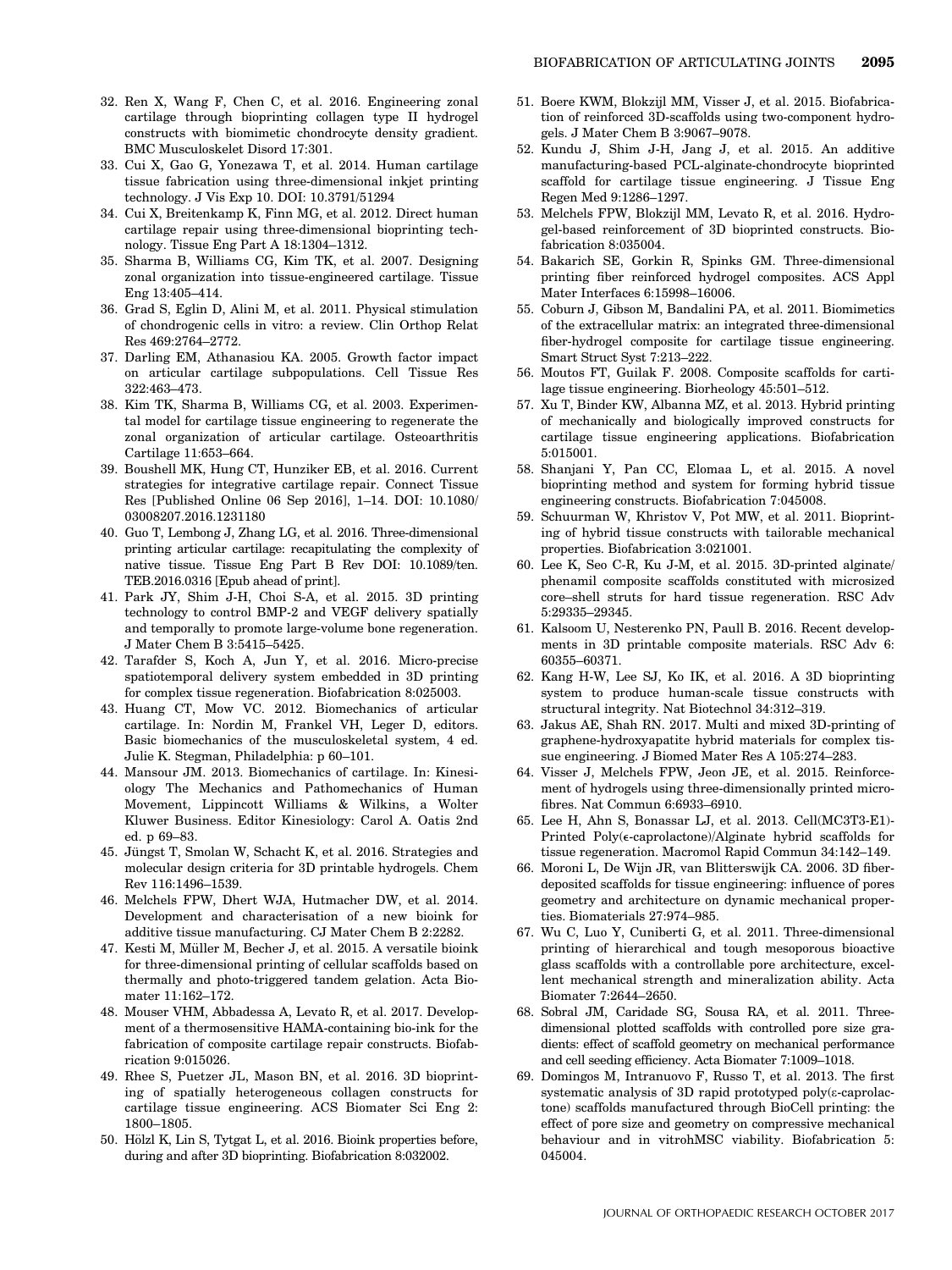- 70. Olubamiji AD, Izadifar Z, Si JL, et al. 2016. Modulating mechanical behaviour of 3D-printed cartilage-mimetic PCL scaffolds: influence of molecular weight and pore geometry. Biofabrication 8:025020.
- 71. Bowland P, Ingham E, Jennings L, et al. 2015. Review of the biomechanics and biotribology of osteochondral grafts used for surgical interventions in the knee. Proc Inst Mech Eng H 229:879–888.
- 72. Woodfield TBF, Guggenheim M, Rechenberg von B, et al. 2009. Rapid prototyping of anatomically shaped, tissueengineered implants for restoring congruent articulating surfaces in small joints. Cell Prolif 42:485–497.
- 73. Yang PJ, Temenoff JS. 2009. Engineering orthopedic tissue interfaces. Tissue Eng Part B Rev 15:127–141.
- 74. Oegema TR, Carpenter RJ, Hofmeister F, et al. 1997. The interaction of the zone of calcified cartilage and subchondral bone in osteoarthritis. Microsc Res Tech 37: 324–332.
- 75. Lopa S, Madry H. 2014. Bioinspired scaffolds for osteochondral regeneration. Tissue Eng Part A 20:2052–2076.
- 76. Mollenhauer JA, Burkardt C, Nisch W, et al. 2007. Definition of the joint Cartilage-Bone interface by topological scanning technologies: considerations for optimized material interfaces in implant technology. Adv Eng Mater 9: 1097–1103.
- 77. Liu Y, Li X, Qu X, et al. 2012. The fabrication and cell culture of three-dimensional rolled scaffolds with complex micro-architectures. Biofabrication 4:015004.
- 78. Zhang Y, Wang F, Tan H, et al. 2012. Analysis of the mineral composition of the human calcified cartilage zone. Int J Med Sci 9:353–360.
- 79. DeLise AM, Fischer L, Tuan RS. 2000. Cellular interactions and signaling in cartilage development. Osteoarthritis Cartilage 8:309–334.
- 80. Yuan XL, Meng HY, Wang YC, et al. 2014. Bone–cartilage interface crosstalk in osteoarthritis: potential pathways and future therapeutic strategies. Osteoarthritis Cartilage 22:1077–1089.
- 81. Findlay DM, Kuliwaba JS. 2016. Bone-cartilage crosstalk: a conversation for understanding osteoarthritis. Bone Res 4:16028.
- 82. St-Pierre J-P, Gan L, Wang J, et al. 2012. The incorporation of a zone of calcified cartilage improves the interfacial shear strength between in vitro-formed cartilage and the underlying substrate. Acta Biomater 8:1603–1615.
- 83. Hunziker EB, Driesang IMK, Saager C. 2001. Structural barrier principle for growth factor-based articular cartilage repair. Clin Orthop Relat Res 391:S182–S189.
- 84. Bian W, Lian Q, Li D, et al. 2016. Morphological characteristics of cartilage-bone transitional structures in the human knee joint and CAD design of an osteochondral scaffold. Biomed Eng Online 15:225.
- 85. Sherwood JK, Riley SL, Palazzolo R, et al. 2002. A threedimensional osteochondral composite scaffold for articular cartilage repair. Biomaterials 23:4739–4751.
- 86. Castro NJ, O'Brien J, Zhang LG. 2015. Integrating biologically inspired nanomaterials and table-top stereolithography for 3D printed biomimetic osteochondral scaffolds. Nanoscale 7:14010–14022.
- 87. Singh M, Morris CP, Ellis RJ, et al. 2008. Microspherebased seamless scaffolds containing macroscopic gradients of encapsulated factors for tissue engineering. Tissue Eng Part C Methods 14:299–309.
- 88. Dormer NH, Singh M, Wang L, et al. 2010. Osteochondral interface tissue engineering using macroscopic gradients of bioactive signals. Ann Biomed Eng 38: 2167–2182.
- 89. Knothe Tate ML, Detamore M, Capadona JR, et al. 2016. Engineering and commercialization of human-device interfaces, from bone to brain. Biomaterials 95:35–46.
- 90. Lin K-F, He S, Song Y, et al. 2016. Low-Temperature additive manufacturing of biomimic three-Dimensional Hydroxyapatite/Collagen scaffolds for bone regeneration. ACS Appl Mater Interfaces 8:6905–6916.
- 91. Fedorovich NE, Schuurman W, Wijnberg HM, et al. 2012. Biofabrication of osteochondral tissue equivalents by printing topologically defined, cell-Laden hydrogel scaffolds. Tissue Eng Part C Methods 18:33–44.
- 92. Levato R, Visser J, Planell JA, et al. 2014. Biofabrication of tissue constructs by 3D bioprinting of cell-laden microcarriers. Biofabrication 6:035020.
- 93. Jakus AE, Rutz AL, Jordan SW, et al. 2016. Hyperelastic "bone": a highly versatile, growth factor-free, osteoregenerative, scalable, and surgically friendly biomaterial. Sci Transl Med 8:358ra127–358ra127.
- 94. Erisken C, Kalyon DM, Wang H. 2008. Functionally graded  $electrospun$  polycaprolactone and  $\beta$ -tricalcium phosphate nanocomposites for tissue engineering applications. Biomaterials 29:4065–4073.
- 95. Erisken C, Kalyon DM, Wang H, et al. 2011. Osteochondral tissue formation through adipose-derived stromal cell differentiation on biomimetic polycaprolactone nanofibrous scaffolds with graded insulin and beta-glycerophosphate concentrations. Tissue Eng Part A 17:1239–1252.
- 96. Yuk H, Zhang T, Lin S, et al. 2016. Tough bonding of hydrogels to diverse non-porous surfaces. Nat Mater 15:190–196.
- 97. Shim J-H, Jang K-M, Hahn SK, et al. 2016. Threedimensional bioprinting of multilayered constructs containing human mesenchymal stromal cells for osteochondral tissue regeneration in the rabbit knee joint. Biofabrication 8:014102.
- 98. De Santis R, D'Amora U, Russo T, et al. 2015. 3D fibre deposition and stereolithography techniques for the design of multifunctional nanocomposite magnetic scaffolds. J Mater Sci Mater Med 26:250.
- 99. Holmes B, Zhu W, Li J, et al. 2015. Development of novel three-dimensional printed scaffolds for osteochondral regeneration. Tissue Eng Part A 21:403–415.
- 100. Ainola M, Tomaszewski W, Ostrowska B, et al. 2016. A bioactive hybrid three-dimensional tissue-engineering construct for cartilage repair. J Biomater Appl 30:873–885.
- 101. Bian W, Li D, Lian Q, et al. 2013. Fabrication of a bioinspired beta-Tricalcium phosphate/collagen scaffold based on ceramic stereolithography and gel casting for osteochondral tissue engineering. Rapid Prototyp J 18:68–80.
- 102. Nowicki MA, Castro NJ, Plesniak MW, et al. 2016. 3D printing of novel osteochondral scaffolds with graded microstructure. Nanotechnology 27:414001.
- 103. Reed S, Lau G, Delattre B, et al. 2016. Macro- and micro-designed chitosan-alginate scaffold architecture by three-dimensional printing and directional freezing. Biofabrication 8:015003.
- 104. Zhang S, Chen L, Jiang Y, et al. 2013. Bi-layer collagen/ microporous electrospun nanofiber scaffold improves the osteochondral regeneration. Acta Biomater 9:7236–7247.
- 105. Mrosek EH, Schagemann JC, Chung HW, et al. 2010. Porous tantalum and poly- $\varepsilon$ -caprolactone biocomposites for osteochondral defect repair: preliminary studies in rabbits. J Orthop Res 28:141–148.
- 106. Vindas Bolanos RA, Cokelaere SM, Estrada McDermott ~ JM, et al. 2016. The use of a cartilage decellularized matrix scaffold for the repair of osteochondral defects: the importance of long-term studies in a large animal model. Osteoarthr Cartil 25:1–8.